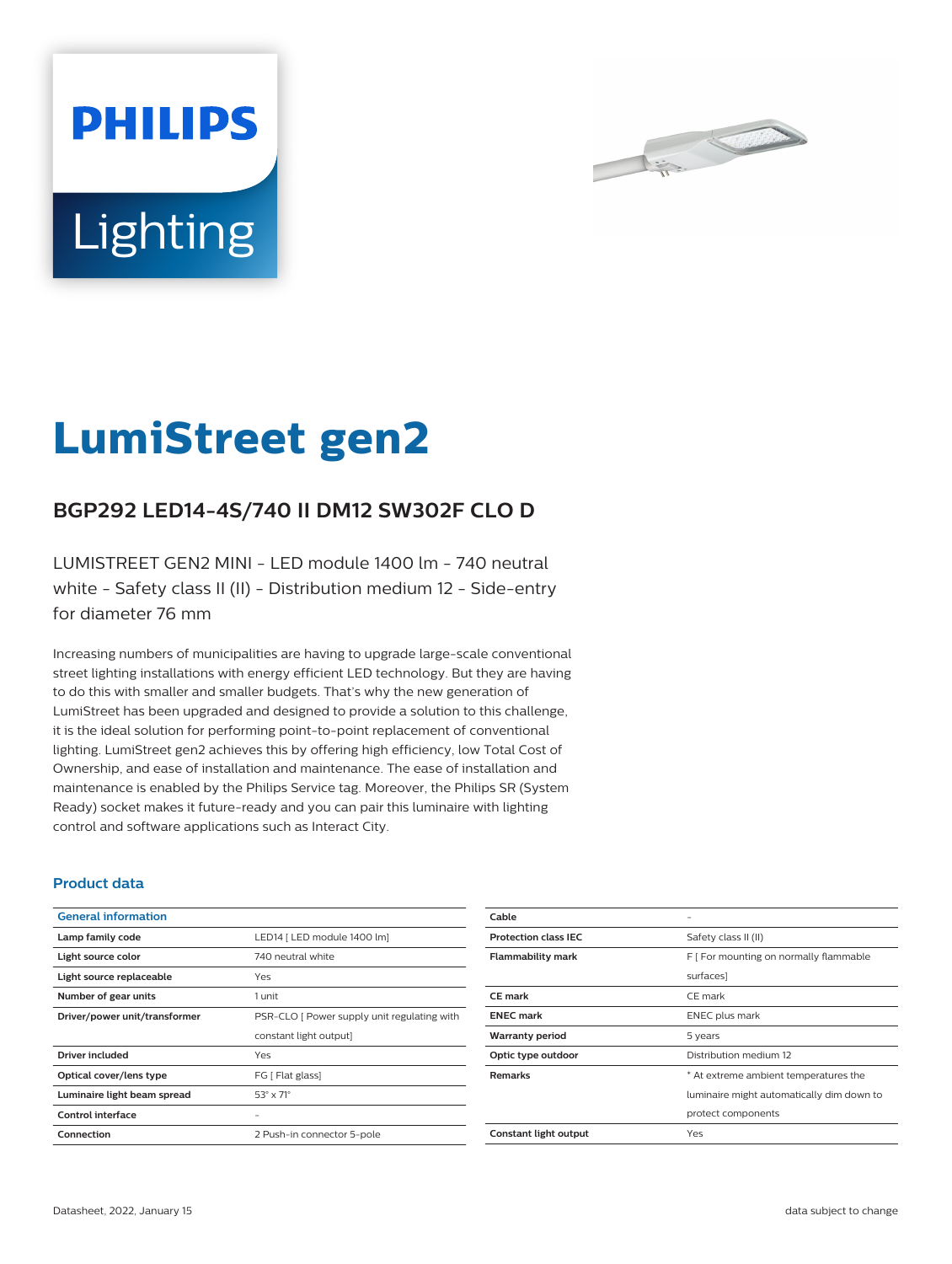### **LumiStreet gen2**

| Number of products on MCB of 16 A type 29 |                                                |
|-------------------------------------------|------------------------------------------------|
| в                                         |                                                |
| <b>EU RoHS compliant</b>                  | Yes                                            |
| Light source engine type                  | LED                                            |
| Service tag                               | Yes                                            |
| Serviceability class                      | Class A, luminaire is equipped with            |
|                                           | serviceable parts (when applicable): LED       |
|                                           | board, driver, control units, surge protection |
|                                           | device, optics, front cover and mechanical     |
|                                           | parts                                          |
| <b>Product family code</b>                | BGP292 [ LUMISTREET GEN2 MINI]                 |
|                                           |                                                |
| <b>Light technical</b>                    |                                                |
| Upward light output ratio                 | 0                                              |
| Standard tilt angle posttop               | 0°                                             |
| Standard tilt angle side entry            | О°                                             |
|                                           |                                                |
| <b>Operating and electrical</b>           |                                                |
| <b>Input Voltage</b>                      | 220 to 240 V                                   |
| <b>Input Frequency</b>                    | 50 to 60 Hz                                    |
| Initial CLO power consumption             | 9.2 W                                          |
| Average CLO power consumption             | 9.3 W                                          |
| End CLO power consumption                 | 9.4 W                                          |
| Inrush current                            | 15 A                                           |
| Inrush time                               | 0.295 ms                                       |
| Power Factor (Min)                        | 0.97                                           |
|                                           |                                                |
| <b>Controls and dimming</b>               |                                                |
| Dimmable                                  | Yes                                            |
|                                           |                                                |
| <b>Mechanical and housing</b>             |                                                |
| <b>Housing Material</b>                   | Aluminum die-cast                              |
| Reflector material                        | Polycarbonate                                  |
| Optic material                            | Polymethyl methacrylate                        |
| Optical cover/lens material               | Glass                                          |
| <b>Fixation material</b>                  | Aluminum                                       |
| <b>Mounting device</b>                    | 76S [ Side-entry for diameter 76 mm]           |
| Optical cover/lens shape                  | Flat                                           |
| Optical cover/lens finish                 | Clear                                          |
| Overall length                            | 620 mm                                         |
| Overall width                             | 234 mm                                         |
| <b>Overall height</b>                     | 95 mm                                          |
| Effective projected area                  | $0.0251 \, \text{m}^2$                         |
| Color                                     | Gray                                           |

#### **Dimensions (Height x Width x Depth)** 95 x 234 x 620 mm (3.7 x 9.2 x 24.4 in)

| Approval and application     |                                                                                           |
|------------------------------|-------------------------------------------------------------------------------------------|
| Ingress protection code      | IP66   Dust penetration-protected, jet-proof]                                             |
| Mech. impact protection code | IK08 [ 5 J vandal-protected]                                                              |
|                              | <b>Surge Protection (Common/Differential)</b> Luminaire surge protection level until 6 kV |
|                              | differential mode and 8 kV common mode                                                    |

#### **Initial performance (IEC compliant)**

| Initial luminous flux (system flux)   | 1215 Im                |
|---------------------------------------|------------------------|
| Luminous flux tolerance               | $+/-7%$                |
| Initial LED luminaire efficacy        | 132 lm/W               |
| Init. Corr. Color Temperature         | 4000 K                 |
| Init. Color Rendering Index           | 70                     |
| Initial chromaticity                  | (0.381, 0.379) SDCM <5 |
| Initial input power                   | 9.2W                   |
| Power consumption tolerance           | $+/-10%$               |
| Init. Color Rendering Index Tolerance | $-2$                   |

#### **Over time performance (IEC compliant)**

**Control gear failure rate at median useful** 10 %

| life 100000 h |  |  |
|---------------|--|--|
|---------------|--|--|

**Lumen maintenance at median useful** L100

**life\* 100000 h**

# **Application conditions**

| Ambient temperature range          | $-40$ to +50 °C. |
|------------------------------------|------------------|
| Performance ambient temperature Tq | 25 °C            |
| Maximum dim level                  | 0% (digital)     |

| <b>Product data</b>                  |                                        |
|--------------------------------------|----------------------------------------|
| Full product code                    | 871869944949000                        |
| Order product name                   | BGP292 LED14-4S/740 II DM12 SW302F CLO |
|                                      | D                                      |
| <b>EAN/UPC - Product</b>             | 8718699449490                          |
| Order code                           | 44949000                               |
| <b>Numerator - Quantity Per Pack</b> |                                        |
| Numerator - Packs per outer box      |                                        |
| Material Nr. (12NC)                  | 910925865683                           |
| Net Weight (Piece)                   | 7.260 kg                               |